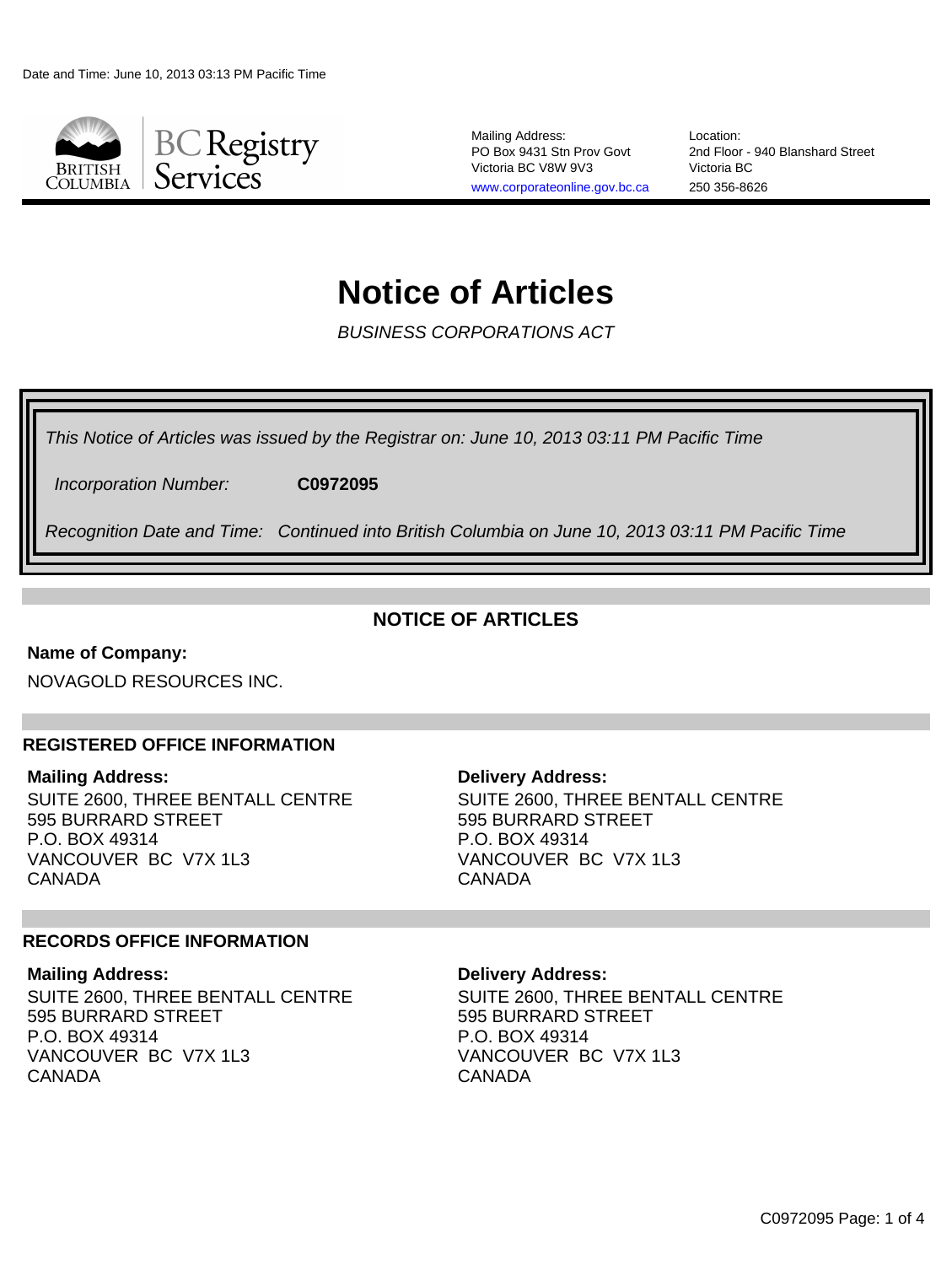#### **DIRECTOR INFORMATION**

#### **Last Name, First Name, Middle Name:** Madhavpeddi, Kalidas V.

#### **Mailing Address:**

SUITE 2300 200 GRANVILLE STREET VANCOUVER BC V6C 1S4 CANADA

#### **Last Name, First Name, Middle Name:** Leathley, Gillyeard J.

#### **Mailing Address:**

SUITE 2300 200 GRANVILLE STREET VANCOUVER BC V6C 1S4 CANADA

#### **Last Name, First Name, Middle Name:** Faber, Marc

#### **Mailing Address:**

SUITE 2300 200 GRANVILLE STREET VANCOUVER BC V6C 1S4 CANADA

# **Last Name, First Name, Middle Name:**

Levental, Igor

#### **Mailing Address:**

SUITE 2300 200 GRANVILLE STREET VANCOUVER BC V6C 1S4 CANADA

#### **Last Name, First Name, Middle Name:** Lang, Gregory A.

**Mailing Address:** SUITE 400 201 SOUTH MAIN STREET SALT LAKE CITY UT 84111 UNITED STATES

#### **Last Name, First Name, Middle Name:** McConnell, Gerald J.

#### **Mailing Address:**

SUITE 2300 200 GRANVILLE STREET VANCOUVER BC V6C 1S4 CANADA

#### **Delivery Address:**

SUITE 2300 200 GRANVILLE STREET VANCOUVER BC V6C 1S4 CANADA

#### **Delivery Address:**

SUITE 2300 200 GRANVILLE STREET VANCOUVER BC V6C 1S4 CANADA

#### **Delivery Address:**

SUITE 2300 200 GRANVILLE STREET VANCOUVER BC V6C 1S4 CANADA

#### **Delivery Address:**

SUITE 2300 200 GRANVILLE STREET VANCOUVER BC V6C 1S4 CANADA

#### **Delivery Address:**

SUITE 400 201 SOUTH MAIN STREET SALT LAKE CITY UT 84111 UNITED STATES

#### **Delivery Address:**

SUITE 2300 200 GRANVILLE STREET VANCOUVER BC V6C 1S4 CANADA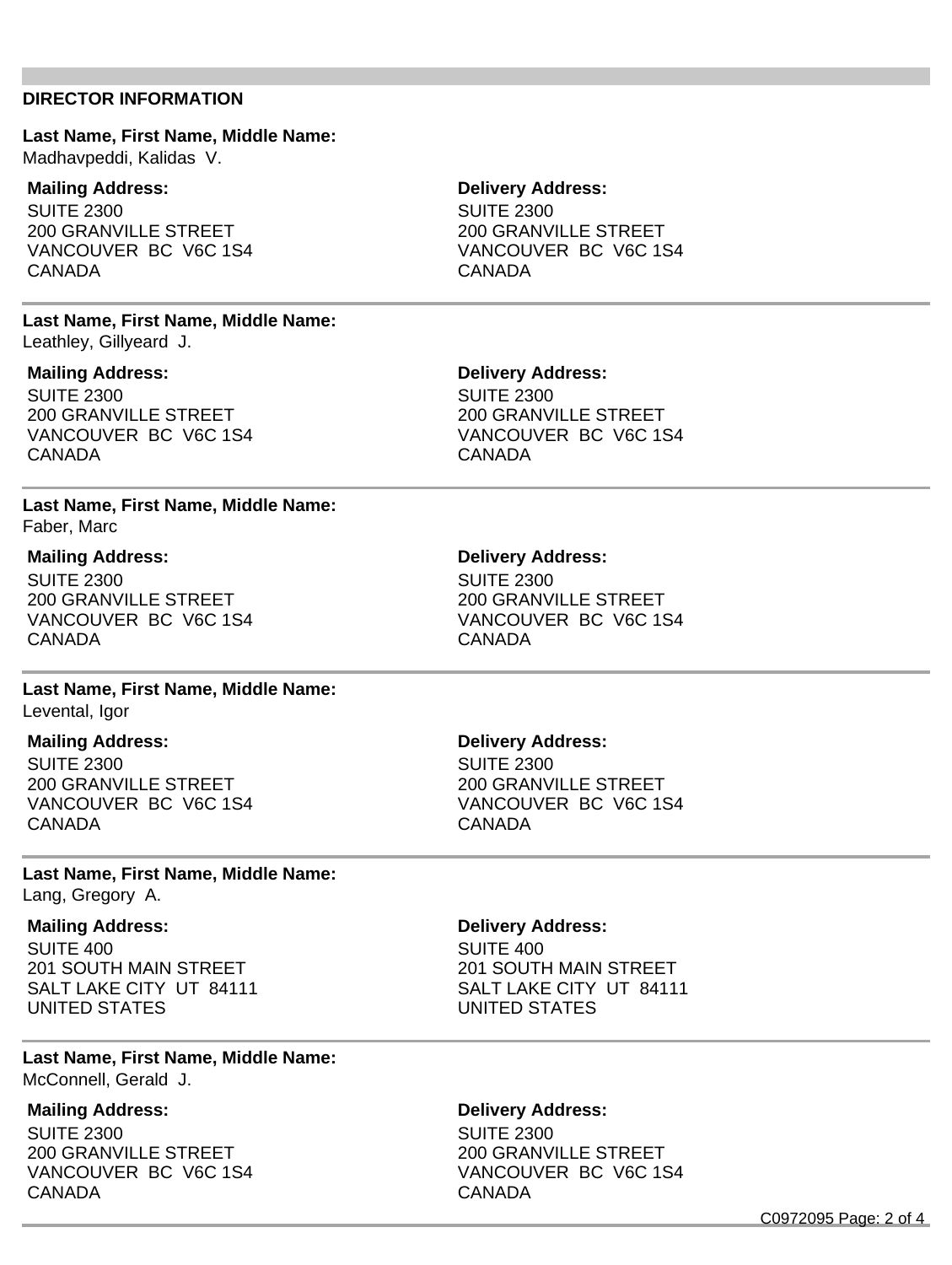#### **Last Name, First Name, Middle Name:**

Nauman, Clynton R.

#### **Mailing Address:**

SUITE 2300 200 GRANVILLE STREET VANCOUVER BC V6C 1S4 CANADA

#### **Last Name, First Name, Middle Name:** Walsh, Anthony P.

#### **Mailing Address:**

SUITE 2300 200 GRANVILLE STREET VANCOUVER BC V6C 1S4 CANADA

#### **Last Name, First Name, Middle Name:** Dowdall, Sharon E.

#### **Mailing Address:**

SUITE 2300 200 GRANVILLE STREET VANCOUVER BC V6C 1S4 CANADA

#### **Last Name, First Name, Middle Name:** Van Nieuwenhuyse, Rick

## **Mailing Address:**

SUITE 2300 200 GRANVILLE STREET VANCOUVER BC V6C 1S4 CANADA

#### **Last Name, First Name, Middle Name:** Kaplan, Dr. Thomas S.

#### **Mailing Address:**

SUITE 2300 200 GRANVILLE STREET VANCOUVER BC V6C 1S4 CANADA

#### **Delivery Address:**

SUITE 2300 200 GRANVILLE STREET VANCOUVER BC V6C 1S4 CANADA

# **Delivery Address:** SUITE 2300 200 GRANVILLE STREET

VANCOUVER BC V6C 1S4 CANADA

#### **Delivery Address:** SUITE 2300 200 GRANVILLE STREET VANCOUVER BC V6C 1S4 CANADA

#### **Delivery Address:**

SUITE 2300 200 GRANVILLE STREET VANCOUVER BC V6C 1S4 CANADA

#### **Delivery Address:**

\_ \_ \_ \_ \_ \_ \_ \_ \_ \_ \_ \_ \_ \_ \_ \_ \_ \_ \_ \_ \_ \_ \_ \_ \_ \_ \_ \_ \_ \_ \_ \_ \_ \_ \_ \_ \_ \_ \_ \_ \_ \_ \_ \_ \_ \_ \_ \_ \_ \_ \_

SUITE 2300 200 GRANVILLE STREET VANCOUVER BC V6C 1S4 CANADA

#### **AUTHORIZED SHARE STRUCTURE**

1. 1,000,000,000 Common Shares Without Par Value

Without Special Rights or Restrictions attached